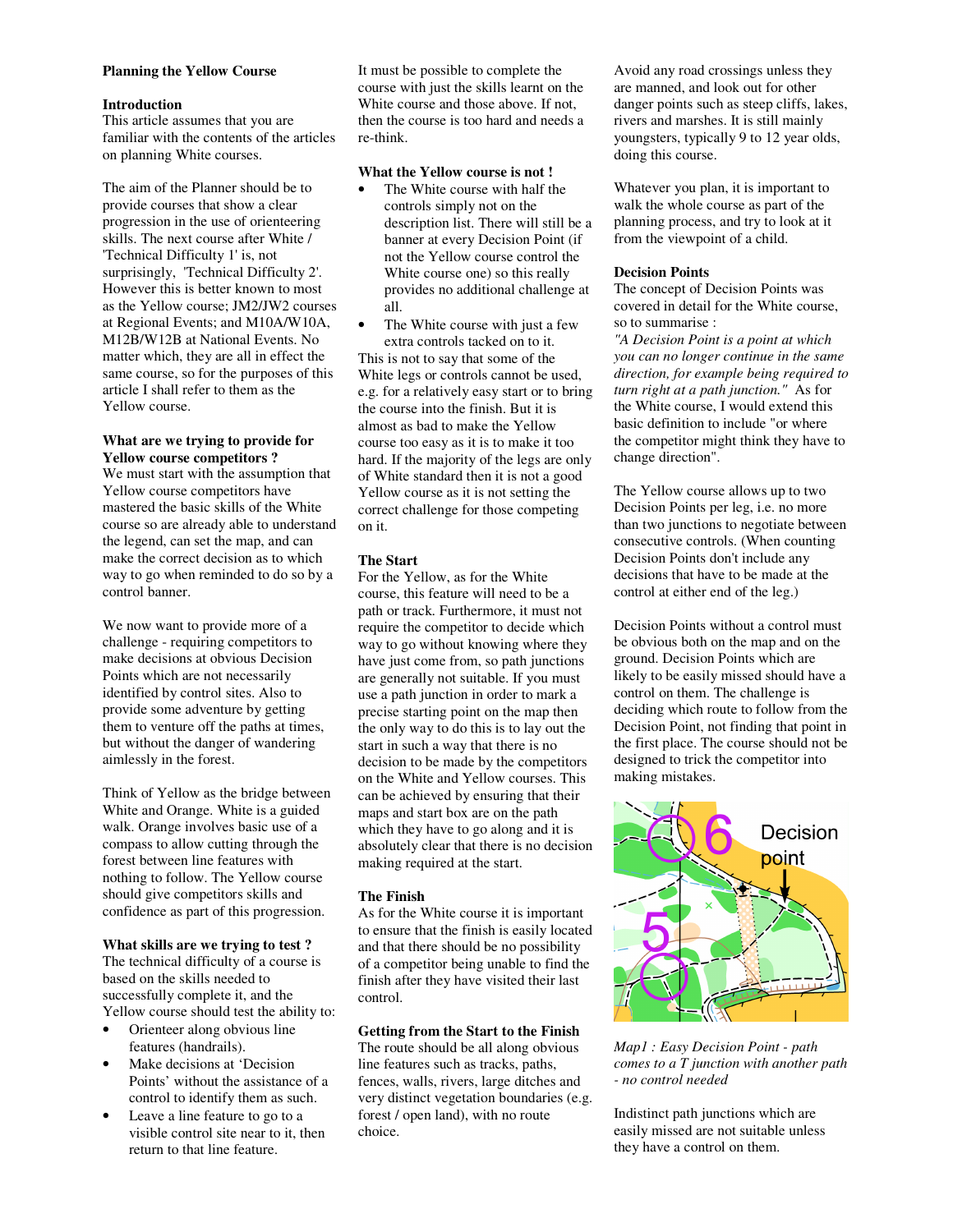

*Map2 : Hard Decision Point - indistinct path joining from behind across rough open land - place a control here (#4)* 

Whilst it is usually easy to spot a path junction, the ends of earthwalls and ditches where they cross the paths are often not that obvious. I would suggest that when going off paths and tracks onto a line feature through the forest there should be a control on the feature where it leaves the path as a reminder to the competitor that they need to do this. In particular, newcomers to Yellow courses will be reluctant to leave the paths, so encourage them to do so by making it clear that they are in the right place.



*Map3 : Decision Point - Control to take competitors off the path and onto the ditch (#5)*

## **Planning the legs**

Yellow courses often start with a quite easy control to give confidence. This should then lead on to plenty of proper Technical Difficulty 2 controls.



*Map4 : No Decision points - typical first control, same as on the White course* 

A good Yellow course will have one or two decision points on most legs.



*Map5 : One Decision point - turning right at a path crossing without a control* 



*Map6 : Two Decision points - turning right then left* 

But don't forget the limit:



*Map7 : One Decision Point too many three is outside the guidelines*

One way to correct the above is to have a control half way down a path to leave Decision Points on each of the resulting two consecutive legs.



*Map8 : Control half way down a path in this case on a handy clearing*

## **Control sites not on line features**

Some control sites will be on the line feature along which the competitor is travelling. However others can be on obvious features close to, with the banner clearly visible from, the line feature. e.g. knolls, boulders, man made objects.

How close is close ? This very much depends on the visibility, and remember that this is the visibility as viewed by a child so get on your knees to test it out. Around 10 to 15 metres is a suggested maximum, but if there is undergrowth then even 5 metres may be too far. Whatever feature you use, make sure the banner is on the side of the feature that can be clearly seen from the path, and that competitors can reach the punch / box without treading through nettles or brambles.



*Map9 : Both #5 and #6 are good controls close to a line feature. In this case control #5 probably makes for a better course than the #5 shown on Map8* 

One point to note is that it also needs to be easy for the competitor to return from the control to the path or track they started from. Any feature that is very near a junction can cause a problem. Whilst the feature and banner may be easy to see, it is also very easy to come away from the control onto the wrong path. Particularly if the feature is a large depression which goes below ground level.



*Map10 : Poor control #8 as it is too close to the junction. Control #9 is fine, provided the banner can be clearly*